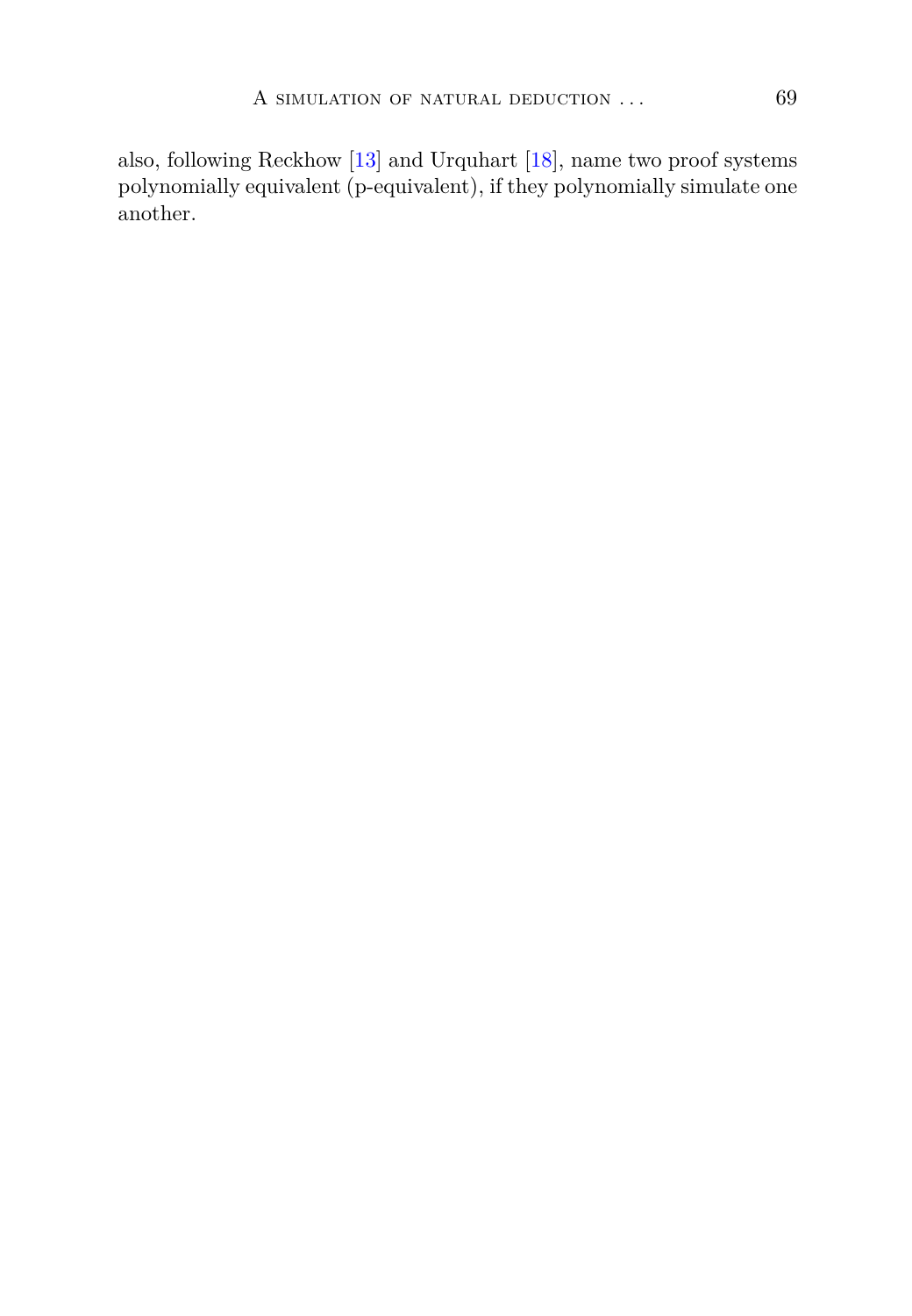

<span id="page-3-1"></span>Figure 1.  $**$  for proofs wherein no line is used as a hypothesis of a rule of inference more than once; *a* is the inverse Ackermann function

cannot p-simulate truth tables and the reverse simulation is impossible too. Another important result is that tree-like Gentzen systems without cut cannot p-simulate dag-like Gentzen systems without cut.

It is also important to mention the paper by Finger [\[6\]](#page-16-0) wherein it was proved that dag-like Gentzen systems without cut but with substitution rule linearly simulate tree-like Gentzen systems with cut.

Another important result is mentioned by Cook and Nguyen in [\[3\]](#page-16-1) and attributed to Krajìček [\[10\]](#page-17-0). He shows that tree-like Gentzen systems with cut p-simulate dag-like Gentzen systems with cut.

## 2. A simulation of natural deduction

In this section we prove some theorems that provide speedups of one natural deduction system over another.

<span id="page-3-0"></span>**THEOREM 1.**  $\Gamma \left| \frac{nd\mathscr{F}}{n} A \Rightarrow \Gamma \left| \frac{d\mathscr{F}}{O(n)} A \right|$ 

PROOF. The proof is straightforward, since every instance of axiom schema and every hypothesis in  $nd\mathscr{F}$ -derivation remain w.l.o.g. an axiom and hypothesis respectively in  $d\mathscr{F}$ -derivation, every instance of  $mp_n$ and  $dr_n$  becomes an instance of  $mp_q$  and  $dr_g$  respectively.  $\Box$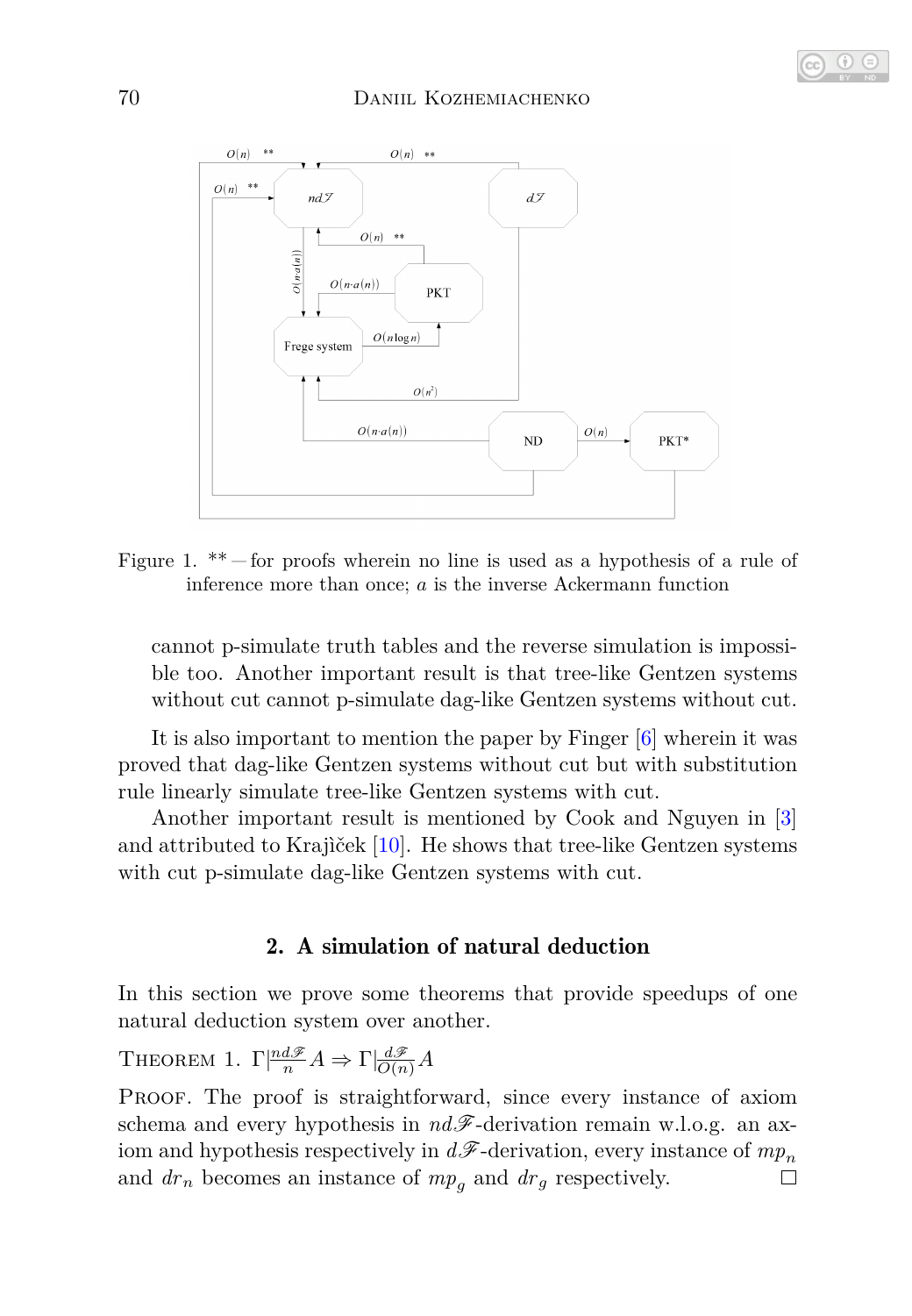THEOREM 2.  $\Gamma \left| \frac{d\mathscr{F}}{n} D \right| \Rightarrow \Gamma \left| \frac{nd\mathscr{F}}{O(n^2)} D \right|$ 

PROOF. We prove this theorem with the method used by Buss and Bonet in [\[1\]](#page-16-2) in their proof of Theorem 4.

Recall that every line in a  $d\mathscr{F}$ -derivation is a sequent of the form  $\Gamma \models D$ . Suppose we have a  $d\mathscr{F}$ -proof  $\pi_q$  of a sequent  $\Gamma \models D$  of length *n*. This means that the  $d\mathcal{F}$ -derivation is actually the following sequence:

$$
\Gamma_1 \vDash A_1, \ldots, \Gamma_n \vDash A_n = \Gamma \vDash D
$$

Our simulation goes as follows. We first substitute each sequent  $\Gamma_i \models A_i \ (1 \leq i \leq n)$  for the formula  $\bigwedge \Gamma_i \supset A_i$  with  $\bigwedge \Gamma_i$  denoting the conjunction of all formulas in Γ*<sup>i</sup>* ordered and associated arbitrarily. This gives us the following sequence  $\pi'$ :

<span id="page-4-0"></span>
$$
\bigwedge \Gamma_1 \supset A_1, \dots, \bigwedge \Gamma_n \supset A_n \tag{1}
$$

It is important to note that since  $d\mathscr{F}$  is complete, all formulas in [\(1\)](#page-4-0) are tautologies. However,  $\pi'$  is not a valid  $nd\mathscr{F}$ -proof, which means that we have to show by induction on *n* that we can fill in every gap in no more than  $O(n)$  steps. The proof splits into four cases depending on how  $\Gamma_n \models A_n$  was inferred.

CASE 2.1.  $\Gamma_n \models A_n$  is an assumption or hypothesis.

In this case  $\Gamma_n \models A_n$  has the form  $A_n \models A_n$  and becomes  $A_n \supset A_n$ in  $\pi'$ . One can prove  $A_n \supset A_n$  in  $nd\mathscr{F}$  in a constant number of steps.

CASE 2.2.  $\Gamma_n \models A_n$  is an instance of an axiom schema.

 $\Gamma_n \models A_n$  has the form  $\models A_n$  and becomes  $A_n$  in an  $nd\mathscr{F}$ -derivation with  $A_n$  being an axiom schema. Since  $d\mathscr{F}$  and  $nd\mathscr{F}$  use the same axiom schemata, we prove  $A_n$  in  $nd\mathscr{F}$  in one step by simply writing it down.

CASE 2.3.  $\Gamma_n \models A_n$  is inferred by  $mp_g$ .

This means that  $\Gamma_n \models A_n$  has the form  $\Gamma_n \models B$  and there are two such sequents, namely  $\Gamma_{n_1} \models A$  and  $\Gamma_{n_2} \models A \supset B$ , that  $n_1, n_2 < n$  and  $\Gamma_{n_1} \cup \Gamma_{n_2} = \Gamma_n$ . These sequents become  $\bigwedge \Gamma_n \supset B$ ,  $\bigwedge \Gamma_{n_1} \supset A$ , and  $\bigwedge \Gamma_{n_2} \supset (A \supset B)$  in  $\pi'$  respectively. We fill in the gap as follows.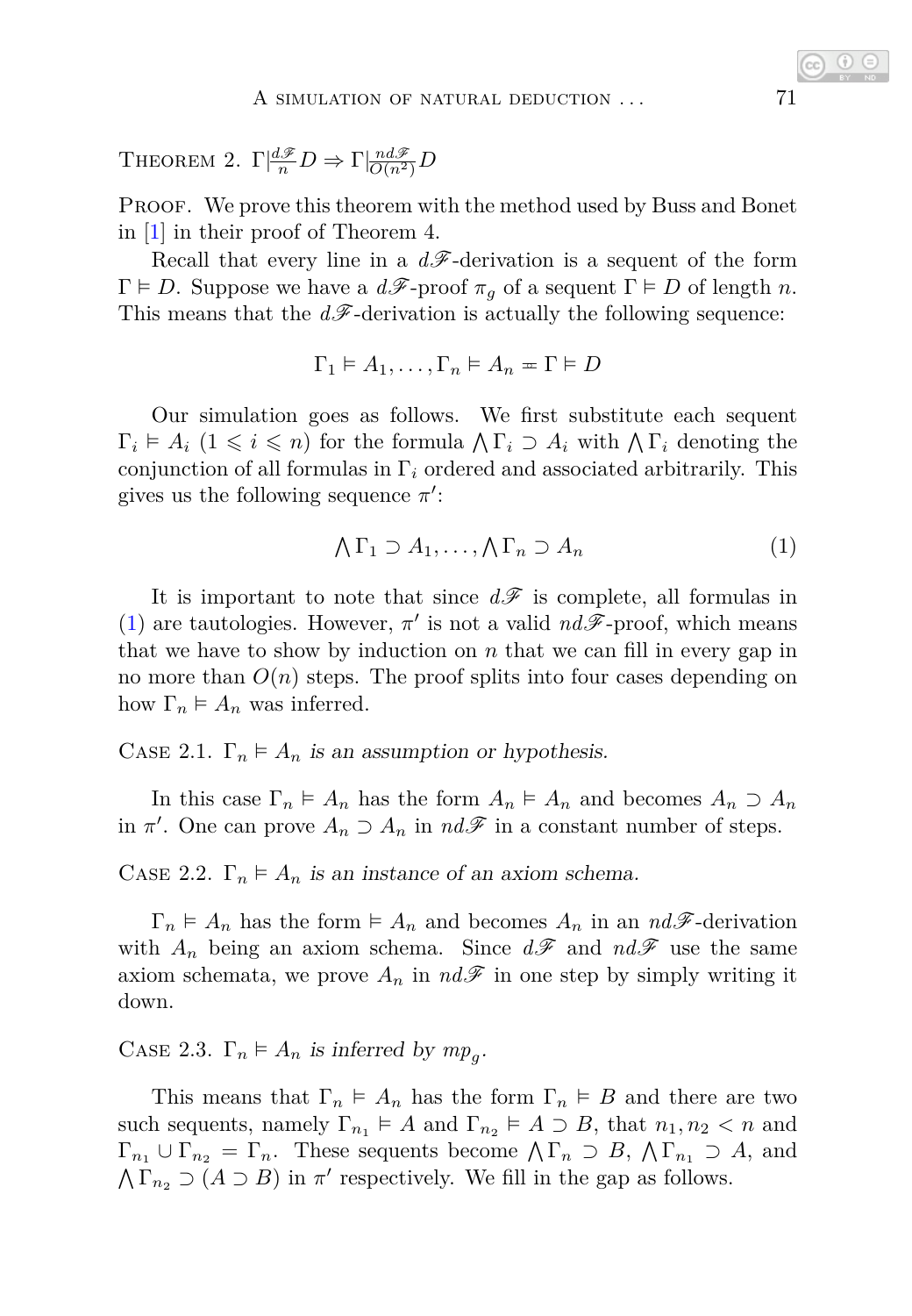

$$
\begin{array}{l}\n\vdots \\
\bigwedge \Gamma_{n_1} \supset A \\
\vdots \\
\bigwedge \Gamma_{n_2} \supset (A \supset B) \\
\bigwedge \Gamma_n \quad \text{-assumption} \\
\vdots \\
\bigwedge \Gamma_{n_1} \\
A - mp_n \\
\vdots \\
\bigwedge \Gamma_{n_2} \\
A \supset B - mp_n \\
B - mp_n \\
\bigwedge \Gamma_n \supset B - dr_n\n\end{array}
$$

Let  $\Gamma_n$  contain *m* formulas,  $\Gamma_{n_1} - m_1$  formulas, and  $\Gamma_{n_2} - m_2$  formulas. It is clear that neither of these numbers is greater than *n*. One can show by induction on *m* that both  $\bigwedge \Gamma_{n_1}$  and  $\bigwedge \Gamma_{n_2}$  can be inferred from  $\bigwedge \Gamma_n$  in  $O(m)$  steps.

CASE 2.4.  $\Gamma_n \models A_n$  is inferred by  $dr_q$ .

 $\Gamma_n \models A_n$  has the form  $\Gamma_n \models A \supset B$  which becomes  $\bigwedge \Gamma_n \supset (A \supset B)$ in  $\pi'$ . Moreover, we have  $\Gamma_{n_1} \models B$  in  $\pi_g$  such that  $n_1 < n$  and  $\Gamma_n =$  $\Gamma_{n_1} \setminus A$ .  $\Gamma_{n_1} \models B$  becomes  $\bigwedge \Gamma_{n_1} \supset B$ . We have two cases depending on whether *A* is in  $\Gamma_{n_1}$ .

CASE 2.4.1.  $A \notin \Gamma_{n_1}$ .

In this case  $\Gamma_n = \Gamma_{n_1}$ . We proceed as follows.

$$
\begin{array}{l}\n\vdots \\
\bigwedge \Gamma_{n_1} \supset B \\
\begin{bmatrix}\n\bigwedge \Gamma_{n_1} - \text{assumption} \\
B - mp_n \\
\begin{bmatrix}\nA - \text{assumption} \\
A \supset B - dr_n\n\end{bmatrix} \\
\bigwedge \Gamma_n \supset (A \supset B) - dr_n\n\end{array}
$$

CASE 2.4.2.  $A \in \Gamma_{n_1}$ 

The simulation goes as follows.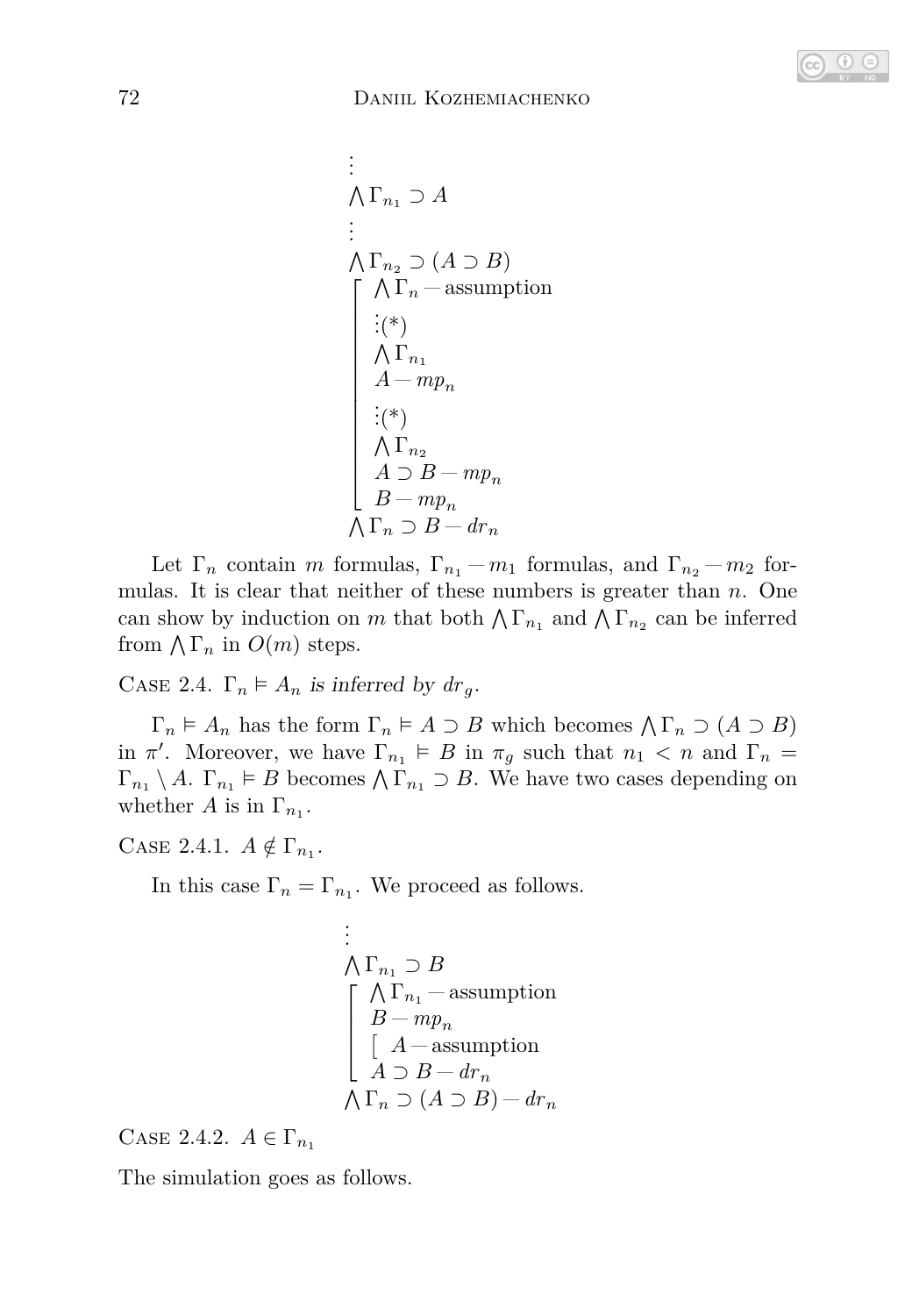$$
\begin{array}{l}\n\vdots \\
\bigwedge \Gamma_{n_1} \supset B \\
\begin{bmatrix}\n\bigwedge \Gamma_n \quad \text{assumption} \\
\vdots \\
\bigwedge \Gamma_{n_1} \\
\bigwedge \Gamma_{n_1} \\
B - mp_n \\
A \supset B - dr_n \\
\bigwedge \Gamma_n \supset (A \supset B) - dr_n \text{ because } \Gamma_n = \Gamma_{n_1}\n\end{bmatrix}\n\end{array}
$$

Let  $\Gamma_n$  contain *m* formulas and  $\Gamma_{n_1} - m_1$  formulas. It is clear that neither of these numbers is greater than *n*. One can show by induction on *m* that  $\bigwedge \Gamma_{n_1}$  can be inferred from  $\bigwedge \Gamma_n$  and *A* in  $O(m)$  steps.  $\Box$ 

### 2.1. Fitch-style systems

THEOREM 3.  $\Gamma|\frac{nd\mathscr{F}}{n}D \Rightarrow \Gamma|\frac{\mathbf{F}}{O(n)}D$ 

PROOF. We prove this theorem by induction on *n*. Our induction hypothesis is as follows. For any  $m < n$  **F** linearly simulates  $nd\mathcal{F}$  so that all formulas occurring in an  $nd\mathscr{F}$  derivation also occur in the **F** derivation.

The proof splits into four cases depending on how *D* was derived.

CASE 3.1. *D* is either an assumption or a member of  $\Gamma$ .

In this case *D* becomes an assumption or a member of  $\Gamma$  in the **F**derivation respectively.

Case 3.2. *D* is an instance of an axiom schema.

In this case  $D$  can be proved in  $\bf{F}$  in a constant number of steps.

CASE 3.3. *D* is derived by  $mp_n$ .

In this case  $D = B$  and an  $nd\mathscr{F}$ -derivation has one of the two following forms:

$$
\begin{bmatrix}\n\vdots & \vdots & \vdots \\
A \supset B & A \supset B \\
\vdots & \vdots & \vdots \\
A & A \\
B - mp_n & B - mp_n\n\end{bmatrix}
$$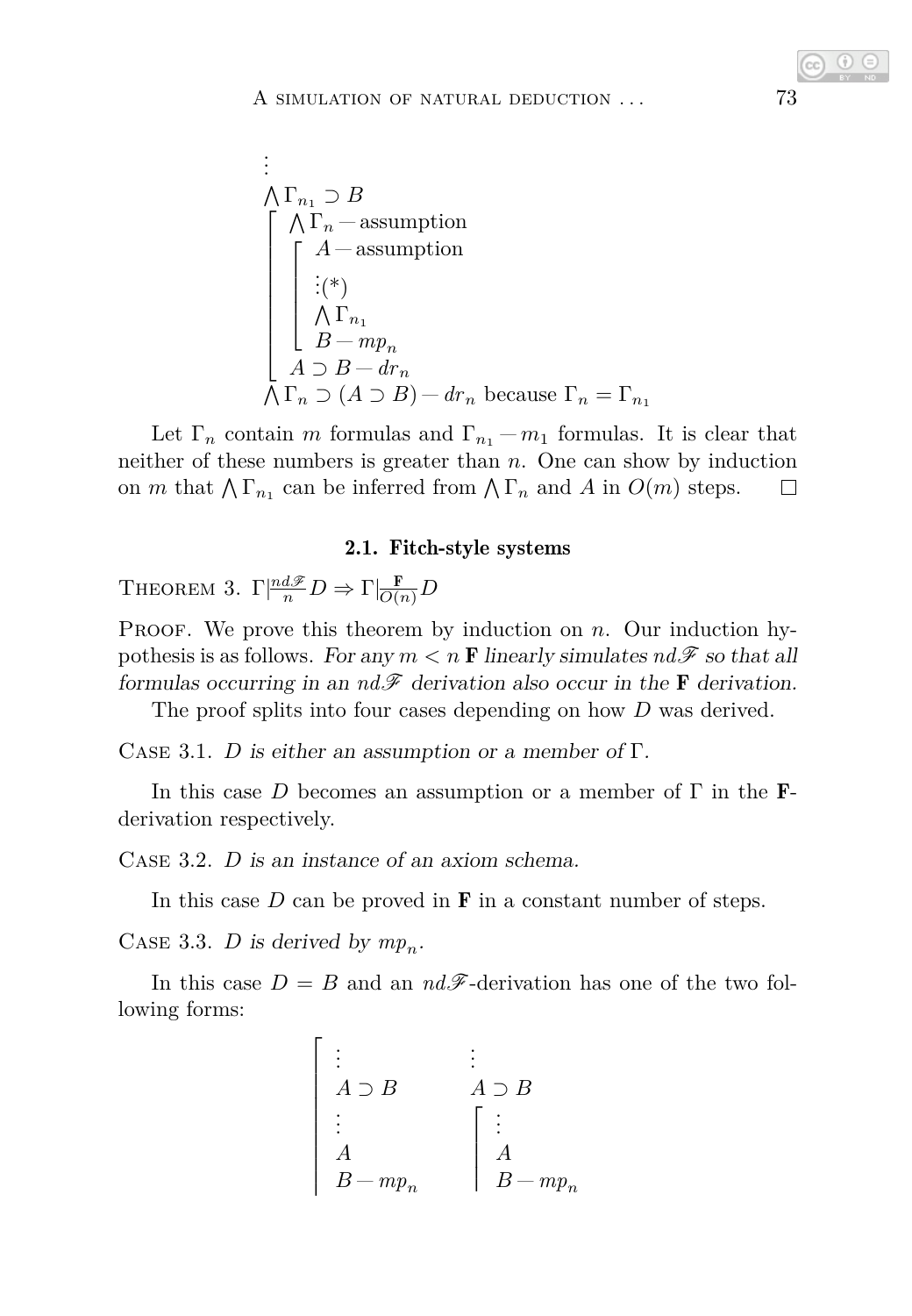

We proceed respectively as follows.

. . . *A* ⊃ *B* IH . . . *A* IH *B* ⊃E . . . *A* ⊃ *B* IH . . . *A* IH *A* ⊃ *B* R *B* ⊃E

In both cases we derive *A* and *A* ⊃ *B* by induction hypothesis and *B* by ⊃E in a constant number of steps. In the right-hand case, however, we have to reiterate one of the hypotheses of ⊃E which takes us exactly one step.

CASE 3.4. *D* was derived by  $dr_n$ .

The proof of this case is straightforward since in both  $nd\mathscr{F}$  and **F** when  $dr_n$  (respectively  $\supset I$ ) is applied, the last open assumption has to be closed. Hence, we simply substitute an instance of  $dr<sub>n</sub>$  with an instance  $\Box$ of ⊃I.

THEOREM 4.  $\Gamma \vert \frac{\mathbf{F}}{n} D \Rightarrow \Gamma \vert \frac{nd\mathcal{F}}{O(n)} D$ .

PROOF. We prove the theorem by induction on *n*. The proof splits into cases, depending on how *D* was derived.

If *D* is a hypothesis or an assumption in F-derivation, it becomes a hypothesis (resp. assumption) in an *nd*F-derivation.

If *D* was reiterated, this simply means that it had already been derived earlier. Hence we obtain it by the induction hypothesis.

Finally, *D* could be derived by one of the rules of inference. The only interesting case here would be rule ∨E since we substitute all instances of ⊃I with *dr<sup>n</sup>* and in all other cases we simply derive conclusion of a rule from its premises. This can be done in a constant number of steps because both  $nd\mathcal{F}$  and **F** are sound and complete. If *D* was derived by ∨E, F-derivation has the following form.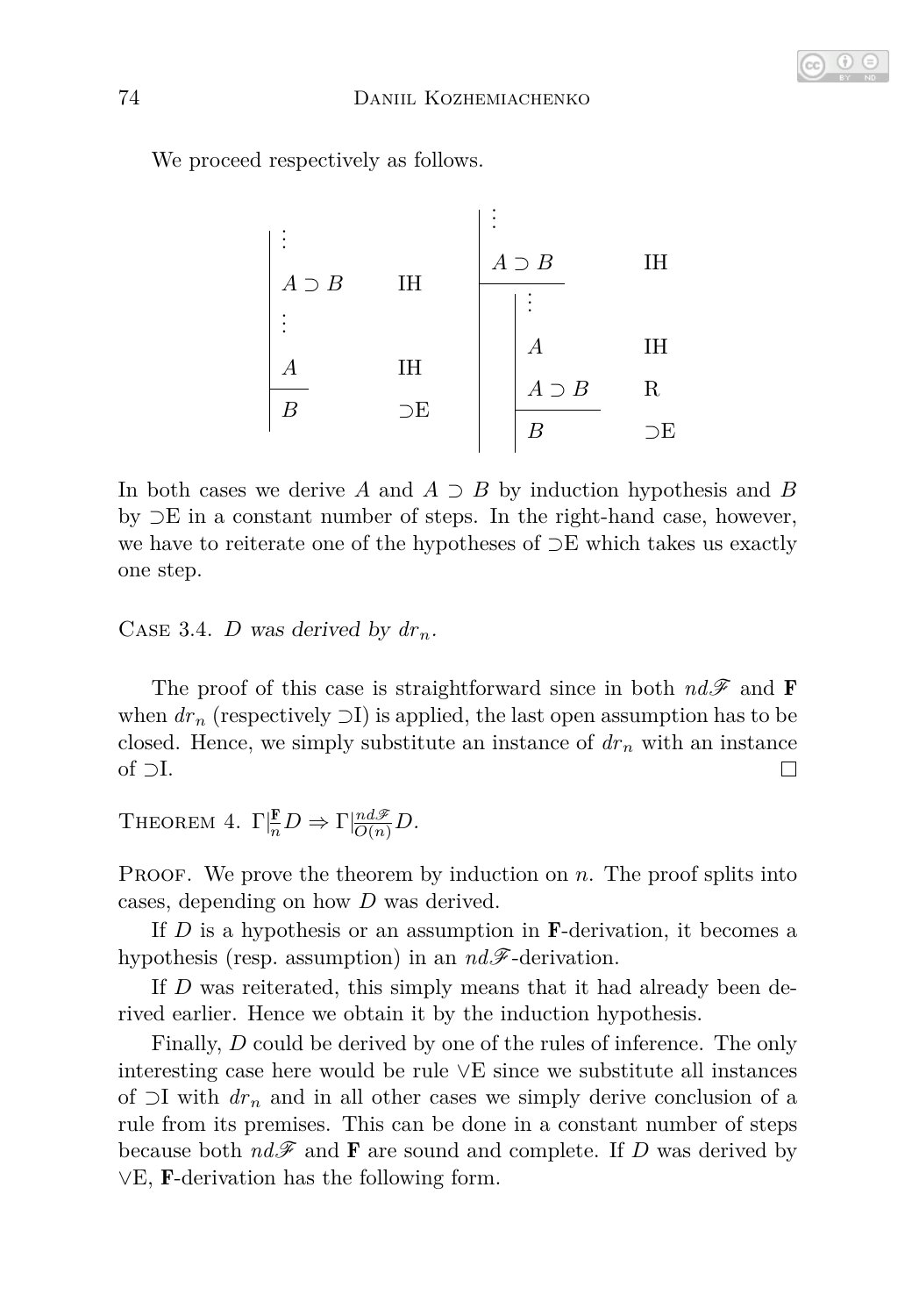

We proceed as follows.

$$
A ∨ B
$$
\n
$$
\begin{bmatrix}\nA - \text{assumption} \\
\vdots \\
D - \text{by IH} \\
A ∋ D - dr_n\n\end{bmatrix}
$$
\n
$$
\begin{bmatrix}\nB - \text{assumption} \\
\vdots \\
D - \text{by IH} \\
B ∋ D - dr_n\n\end{bmatrix}
$$
\n
$$
D - \text{in a constant number of steps}
$$

As one can see, we have derived *D* in a constant number of steps.  $\Box$ 

## 2.2. Gentzen's natural deduction ND

THEOREM 5.  $\Gamma \left| \frac{d\mathscr{F}}{n} D \right| \to \Gamma \left| \frac{ND}{O(n)} D \right|$ .

PROOF. qThe proof is straightforward since each step in  $d\mathscr{F}$ -derivation is either an axiom which has an ND-proof of constant length, an assumption or member of Γ which remains an assumption or member of Γ in ND-derivation, or was derived by either  $mp_q$  or  $dr_g$ . We substitute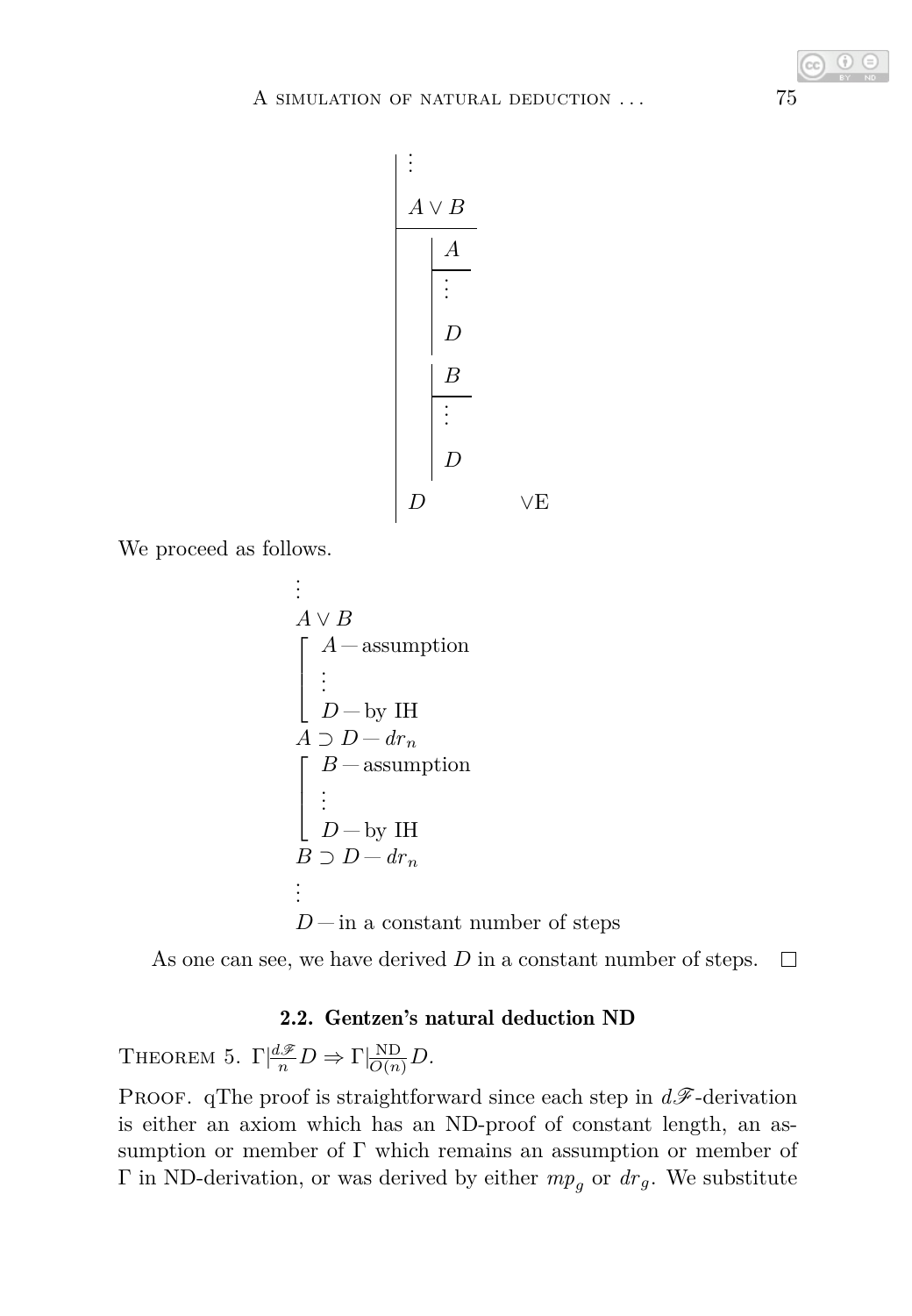[*A*] an instance of  $mp_g$  for FB –  $\frac{A \quad A \supset B}{B}$  – and  $dr_g$  for FE – [4](#page-9-0) . We *B A* ⊃ *B* can do this since we aren't required to close the last open assumption in both  $d\mathscr{F}$  and ND.  $\Box$ 

THEOREM 6.  $\Gamma \vert \frac{ND}{n} D \Rightarrow \Gamma \vert \frac{d\mathscr{F}}{O(n)} D$ .

Proof. Recall that we assumed that ND has dag-like proofs. This means that we can, following Reckhow [\[13\]](#page-17-1) designate each step of the derivation of *C* from  $\Gamma$  as  $\Delta \models A$  with  $\Delta$  being the set of all open assumptions and formulas from Γ.

We need this convention because  $d\mathcal{F}$  proofs are sequences of sequents (cf. [\[1,](#page-16-2) P.691]), not trees of them so our simulation results won't be affected by the necessity of deriving one formula multiple times from same assumptions.

We prove the theorem by induction on *n*.

CASE 6.1 (Base case,  $n = 1$ ).

If  $n = 1$ , *D* is either an assumption or a member of Γ. In both cases we have a  $d\mathscr{F}$ -derivation of exactly one line, namely,  $D \models D$ .

Case 6.2 (Induction step).

We suppose that for all  $m < n$  if all occurrences of falsum are substituted for the fixed contradictory formula  $-p_1 \wedge \neg p_1 d\mathscr{F}$  simulates ND linearly so that every step occuring in the ND derivation, except for occurrences of falsum is present in the  $d\mathscr{F}$  derivation. Occurrences of  $\lambda$  are substituted with  $p_1 \wedge \neg p_1$ . We now need to show this for *n*. We have different cases depending on how *D* was derived.

The cases of all rules, except for

$$
\begin{array}{cc}\n & [A] & [B] \\
\text{OB:} & \xrightarrow{A \lor B} & C & C \\
\hline\nC & & & \n\end{array}
$$

and

$$
[A] \atop{\text{NE: } \frac{\lambda}{\neg A}}
$$

are straightforward and will be omitted here.

Case 6.2.1. *D* was derived by OB.

<span id="page-9-0"></span><sup>4</sup> [*A*] means that assumption *A* is discharged.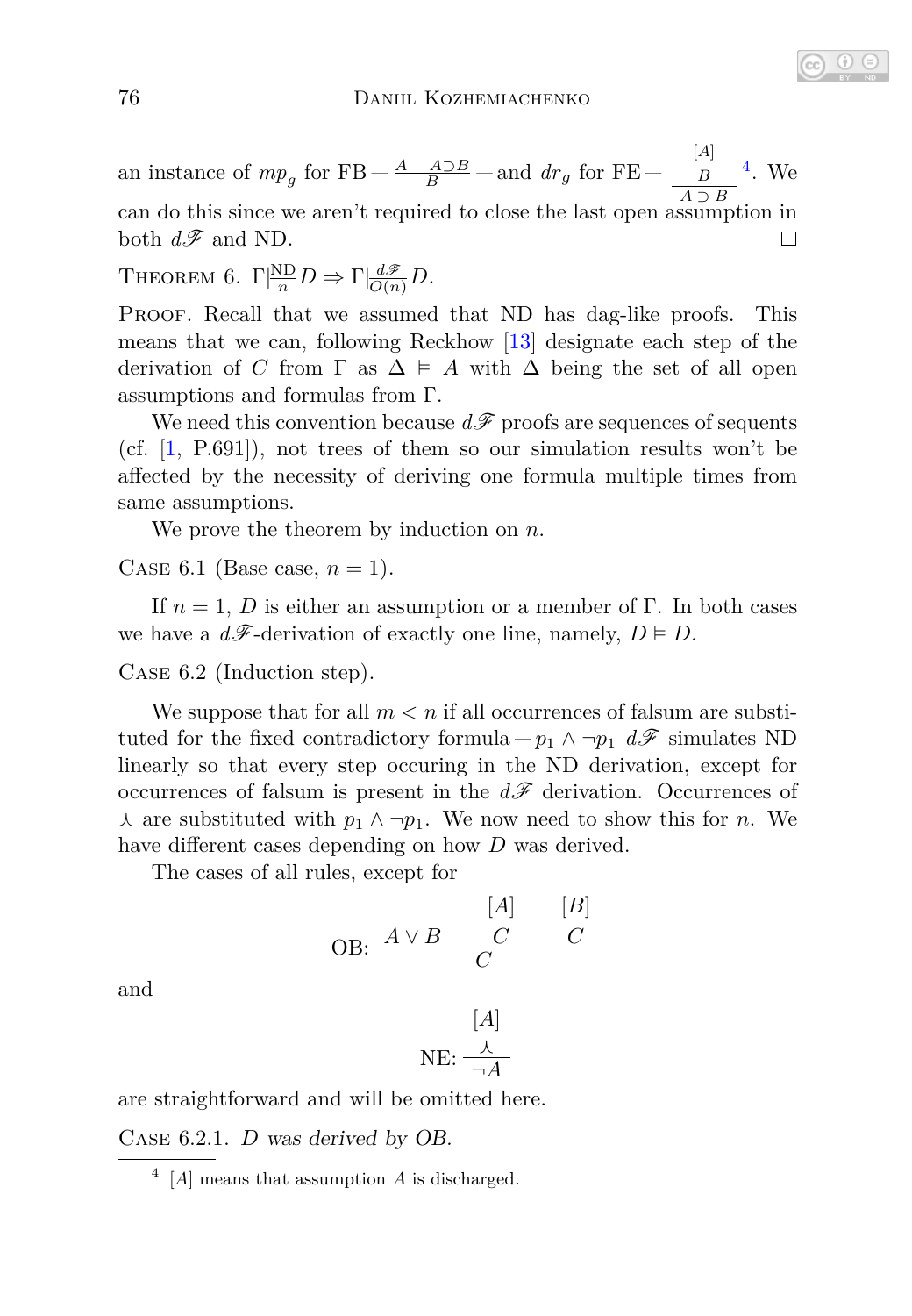In this case  $D = C$  and the ND-derivation has the following form.

$$
[A] \qquad [B]
$$
\n
$$
\vdots \qquad \vdots \qquad \vdots
$$
\n
$$
OB: \frac{A \vee B \qquad C \qquad C}{C}
$$

Since ND derivations are dag-like, we can rewrite this derivation and get the following one.

$$
\vdots
$$
\n
$$
A \models A
$$
\n
$$
\vdots
$$
\n
$$
\Gamma_1, A \models C
$$
\n
$$
B \models B
$$
\n
$$
\vdots
$$
\n
$$
\Gamma_2, B \models C
$$
\n
$$
\vdots
$$
\n
$$
\Gamma_3 \models A \lor B
$$
\n
$$
\vdots
$$
\n
$$
\Gamma_1 \cup \Gamma_2 \cup \Gamma_3 \models C
$$
\n
$$
\Box B
$$

 $\Gamma_1 \cup \Gamma_2 \cup \Gamma_3 = \Gamma$ 

Our simulation goes as follows.

$$
A \models A
$$
\n
$$
\vdots
$$
\n
$$
\Gamma_1, A \models C
$$
\n
$$
\vdots
$$
\n
$$
\Gamma_2, B \models C
$$
\n
$$
\vdots
$$
\n
$$
\Gamma_3 \models A \lor B
$$
\n
$$
\Gamma_1 \models A \supset C \quad d_{Tg}
$$
\n
$$
\Gamma_2 \models B \supset C \quad d_{Tg}
$$
\n
$$
\vdots
$$
\n
$$
\Gamma_1 \cup \Gamma_2 \cup \Gamma_3 \models C
$$
\nin a constant number of steps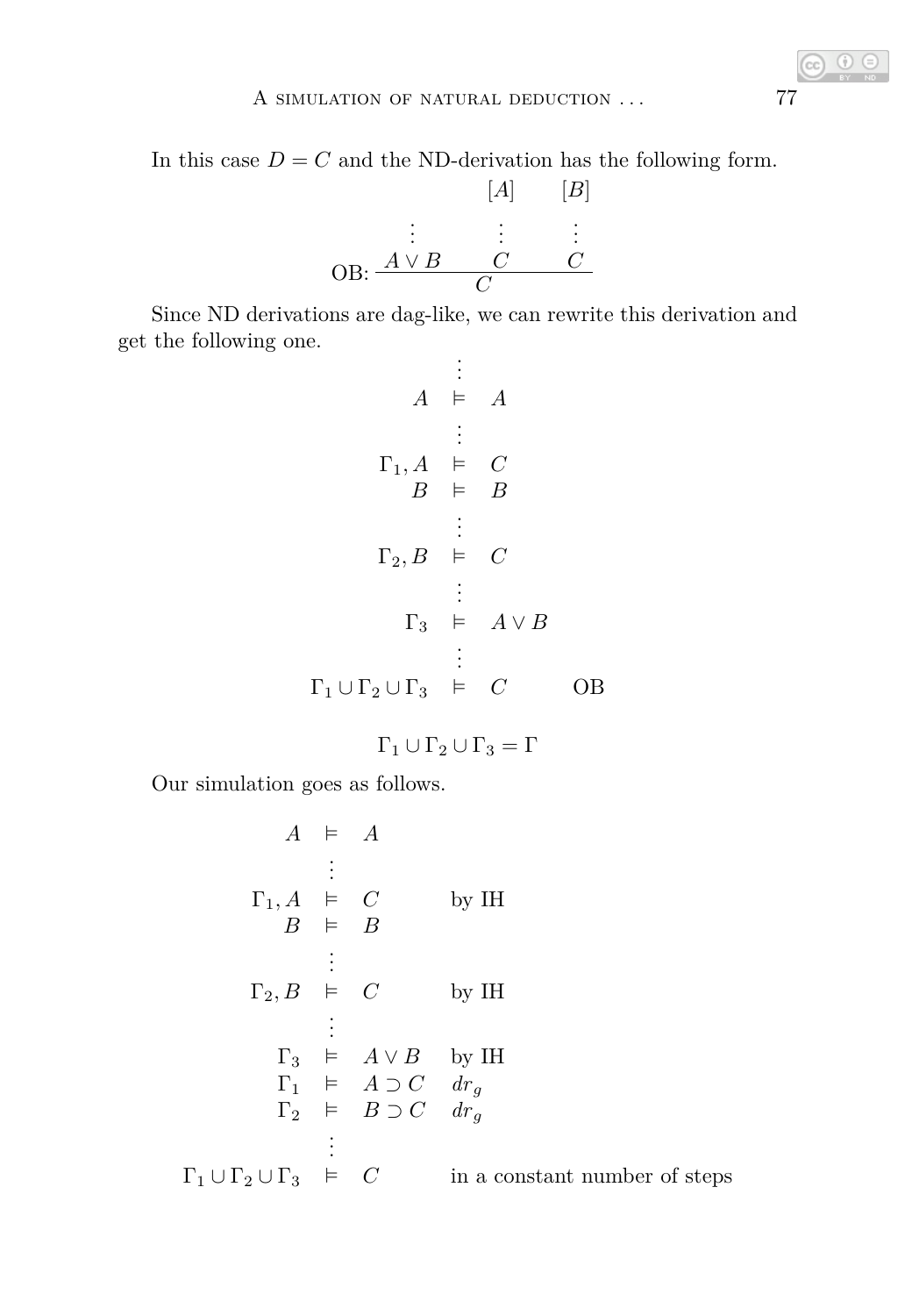

Case 6.2.2. *D* was derived by NE.

In this case  $D = \neg A$  and the ND-derivation has the following form.

$$
[A] \begin{array}{c} [A] \\ \vdots \\ \text{NE: } \frac{\lambda}{\neg A} \end{array}
$$

Our simulation goes as follows.

|                                                                  | $A \equiv A$ |                                                                                                        |                               |  |  |  |  |
|------------------------------------------------------------------|--------------|--------------------------------------------------------------------------------------------------------|-------------------------------|--|--|--|--|
|                                                                  |              |                                                                                                        |                               |  |  |  |  |
|                                                                  |              | $\Gamma, A \models p_1 \wedge \neg p_1$                                                                | $by$ IH                       |  |  |  |  |
|                                                                  |              |                                                                                                        |                               |  |  |  |  |
|                                                                  |              | $\models (p_1 \wedge \neg p_1) \supset p_1$                                                            | in a constant number of steps |  |  |  |  |
|                                                                  |              | $\models (p_1 \wedge \neg p_1) \supset \neg p_1$                                                       | in a constant number of steps |  |  |  |  |
| $\Gamma, A \models p_1$                                          |              |                                                                                                        | $mp_a$                        |  |  |  |  |
| $\Gamma, A \models \neg p_1$                                     |              |                                                                                                        | $mp_q$                        |  |  |  |  |
|                                                                  |              | $\Gamma \models A \supset p_1$                                                                         | $dr_n$                        |  |  |  |  |
|                                                                  |              | $\Gamma \models A \supset \neg p_1$                                                                    | $dr_n$                        |  |  |  |  |
|                                                                  |              |                                                                                                        |                               |  |  |  |  |
|                                                                  |              | $\vdash$ $(A \supset p_1) \supset ((A \supset \neg p_1) \supset \neg A)$ in a constant number of steps |                               |  |  |  |  |
|                                                                  |              | $\Gamma \models (A \supset \neg p_1) \supset \neg A$                                                   | $mp_a$                        |  |  |  |  |
|                                                                  |              | $\models \neg A$                                                                                       | $m p_g$                       |  |  |  |  |
| In both cases we have derived $D$ in a constant number of steps. |              |                                                                                                        |                               |  |  |  |  |

# 3. A simulation of Gentzen-style systems

In this section we will prove theorems considering pairwise simulation of  $d\mathscr{F}$ , PKT and PKT<sup>\*</sup>. We start with a theorem about the simulation of PKT by  $d\mathscr{F}$ .

Once again, recall that we assume our PKT and PKT\* proofs to be dag-like, not tree-like. This lets us use one sequent many times without need to derive it multiple times. Note, also, that the additive version of the cut rule is used.

<span id="page-11-0"></span>LEMMA 1. Assume, we have a sequent  $A_1, \ldots, A_n \to C$ . Then it takes no more than  $O(n^2)$  steps of PKT proof to remove all repeated formulas from the antecedent.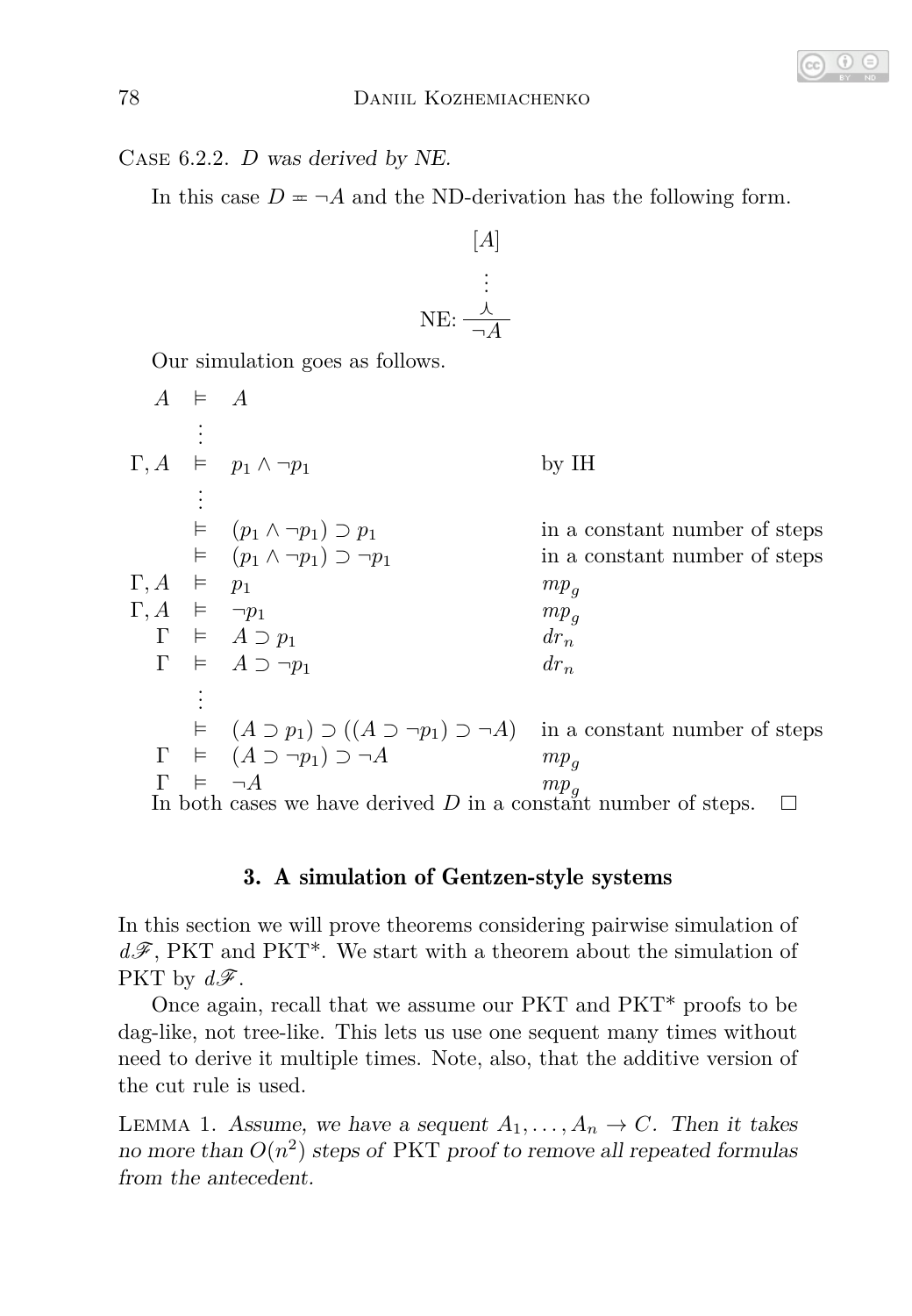PROOF. This statement can be easily proved since we need no more than 2*n* permutations and then one contraction for any repeated formula to be removed.  $\Box$ 

<span id="page-12-0"></span>LEMMA 2. Assume, we have a sequent  $A_1, \ldots, A_n \rightarrow C$ . Then we need no more than  $O(m \cdot n)$  steps of PKT proof to augment its antecedent with *m* formulas in any order.

Proof. The proof is straightforward since we only need to add *m* formulas and put them on their places which won't take more than *n* permutations for each formula.  $\Box$ 

<span id="page-12-1"></span>THEOREM 7.  $\Gamma \left| \frac{d\mathscr{F}}{n} D \right| \to \Gamma \left| \frac{PKT}{O(n^3)} D \right|$ .

PROOF. We will now prove the theorem by induction on *n*. The simulation goes as follows: every sequent  $\Gamma_i \models A_i$  from  $d\mathscr{F}$ -derivation becomes a sequent  $\Gamma_i \to A_i$  with formulas in the antecedent being in an arbitrary order. We need to show that the gaps can be filled in in  $O(n^2)$  steps.

An assumption or a member of  $\Gamma$ , i.e., the line of the form  $A \models A$ becomes  $A \to A$  which is an initial sequent. An axiom  $\models A$  becomes  $\rightarrow$  *A* which has a constant-length PKT-proof.

Sequents constituting  $mp_g \left( \frac{\Gamma_1 \models A \supset B}{\Gamma_1 \cup \Gamma_2 \models B} \frac{\Gamma_2 \models A}{\Gamma_2 \cup \Gamma_3 \models B} \right)$  $\frac{A \supset B \ \Gamma_2 \vDash A}{\Gamma_1 \cup \Gamma_2 \vDash B}$  rule of inference become  $\Gamma_1 \to A \supset B$ ,  $\Gamma_2 \to A$  and  $\Gamma_1 \cup \Gamma_2 \to B$  in PKT derivation. We show that third sequent can be derived in PKT from first and second ones in  $O(n^2)$  steps.

$$
O(n^2) W_l \text{ and } E_l \xrightarrow{\Gamma_1 \to A \to B} W_l \xrightarrow{\Gamma_2 \to A, B} W_l \xrightarrow{\Pi_2 \to B, A} W_l \xrightarrow{\Pi_2 \to B \to B} O(n^2) W_l \text{ and } E_l \xrightarrow{\Gamma_1, \Gamma_2 \to A \to B} W_l \text{ and } E_l \xrightarrow{\overline{A \to B, \Gamma_2 \to B}}
$$
  

$$
O(n^2) E_l \text{ and } C_l \xrightarrow{\Gamma_1, \Gamma_2 \to B} W_l \text{ and } E_l \xrightarrow{\overline{A \to B, \Gamma_1, \Gamma_2 \to B}}
$$

We use lemmas [1](#page-11-0) and [2](#page-12-0) to derive  $\Gamma \to B$  from  $\Gamma_1, \Gamma_2 \to B$  and  $\Gamma_1, \Gamma_2 \to A \supset B$  from  $\Gamma_1 \to A \supset B$  respectively. It is also clear that we need  $O(n)$  steps to derive  $\Gamma_2, B \to B$  from  $B \to B$  and  $A \supset B, \Gamma_1, \Gamma_2 \to$ *B* from  $A \supset B, \Gamma_2 \rightarrow B$ .

Finally consider the case of  $dr_g\left(\frac{\Gamma \models B}{\Gamma \setminus \{A\} \models A \supset B}\right)$ . The sequents become  $\Gamma \to B$  and  $\Gamma \setminus \{A\} \to A \supset B$  in the PKT derivation. We have two cases:  $A \in \Gamma$  (left) and  $A \notin \Gamma$  (right).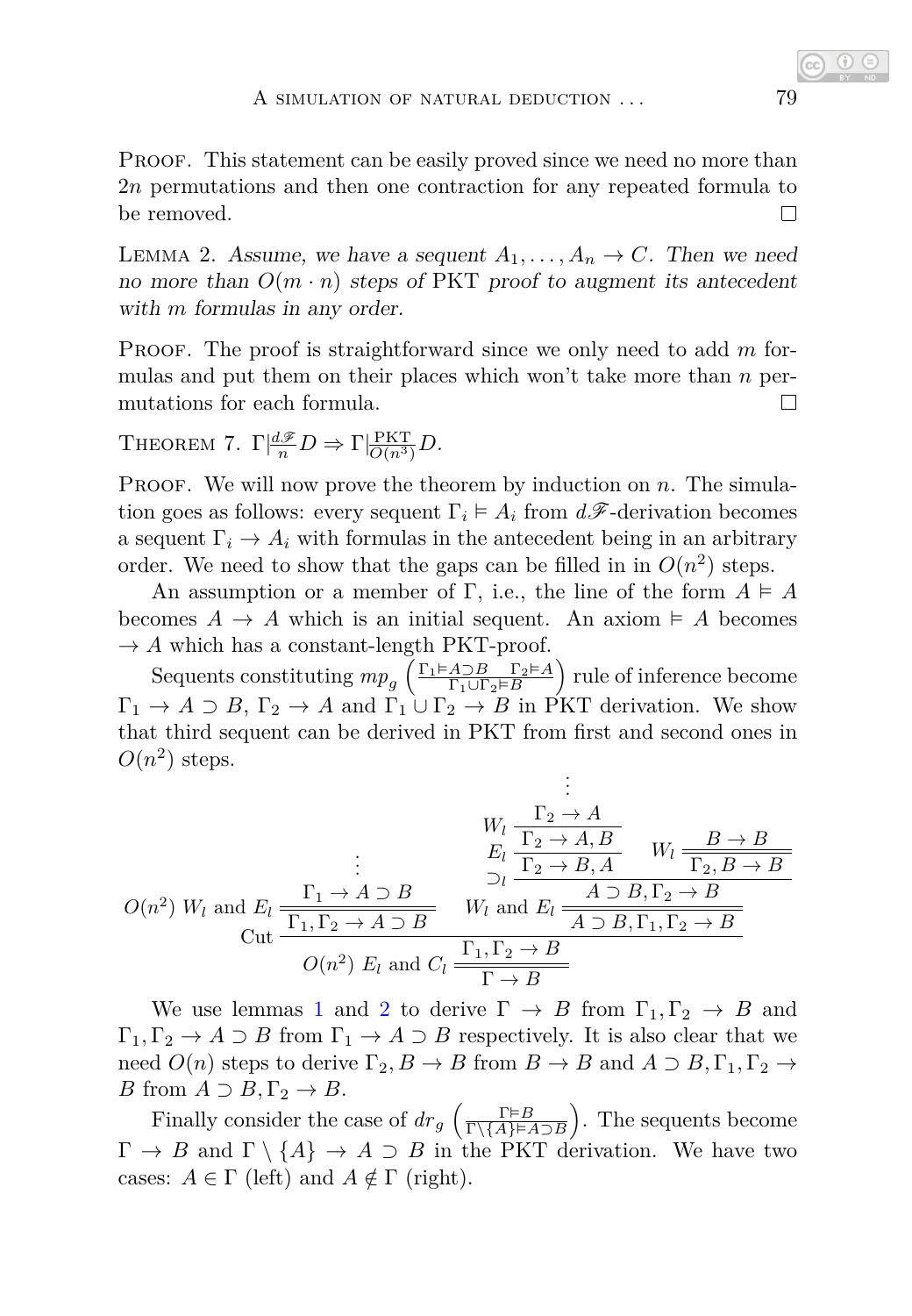$$
\leq n \ E_l \frac{\Gamma \to B}{\frac{A, \Gamma \setminus \{A\} \to B}{\Gamma \setminus \{A\} \to A \supset B}} \qquad \begin{array}{c}\n\vdots \\
W_l \frac{\Gamma \to B}{\frac{A, \Gamma \to B}{\Gamma \to A \supset B}} \\
\downarrow^c \frac{A, \Gamma \to B}{\Gamma \to A \supset B}\n\end{array}
$$

THEOREM 8.  $\Gamma \left| \frac{d\mathscr{F}}{n} D \right| \to \Gamma \left| \frac{PKT^*}{O(n)} D \right|$ .

The proof is straightforward since we can see from the proof of Theorem [7](#page-12-1) that if we don't count steps made by weakening, permutation and contraction rules (which in the case of  $PKT^*$  we don't), then we can fill every gap in a constant number of steps.

We will finally prove that  $d\mathscr{F}$  linearly simulates PKT<sup>\*</sup>. Since it is clear that PKT\* linearly simulates PKT, it will also entail the linear simulation of PKT by  $d\mathscr{F}$ .

<span id="page-13-0"></span>THEOREM 9. If  $\Gamma\vert\frac{PKT^*}{n}D$ , then there is such a subset  $\Gamma'\subseteq \Gamma$  that  $\Gamma'| \frac{d\mathscr{F}}{O(n)}D$ .

We prove this theorem the same way as Buss and Bonet proved Theorem 11 in [\[1\]](#page-16-2). We need the following lemma.

<span id="page-13-1"></span>LEMMA 3. If there is a PKT<sup>\*</sup>-proof  $\pi_{PKT^*}$  of  $\Gamma \to \Delta$  of length *n*, then there is such a subset  $\Xi \subseteq (\Gamma \cup \neg \Delta)$  ( $\neg \Delta$  denotes that every formula in  $\Delta$ is negated), that there exists a  $d\mathscr{F}$ -proof  $\pi_{d\mathscr{F}}$  of a sequent  $\Xi \models p_1 \land \neg p_1$ of length  $O(n)$ .

CASE 3.1. Base case.  $n = 1$ . If the length of  $\pi_{PKT^*}$  is 1, then it consists only of an initial sequent, say,  $A \to A$ . It takes a constant number of steps to prove  $A, \neg A \models p_1 \land \neg p_1$  in  $d\mathscr{F}$ .

CASE 3.2. Induction step. We assume that for all  $m < n$  there exists such a constant *c* that  $\left| \frac{d\mathcal{F}}{c \cdot m} \Xi \right| \models p_1 \land \neg p_1$  and prove the lemma for *n*. The proof splits depending on how the last line of  $\pi_{PKT}^*$  was inferred. We will prove the most representative cases.

CASE 3.2.1.  $\neg_r$ . The end of  $\pi_{PKT^*}$  has the following form.

$$
\vdots
$$
  

$$
\neg r \xrightarrow{\text{A}, \Gamma \to \Delta}
$$
  

$$
\Gamma \to \Delta, \neg A
$$

By the induction hypothesis there exist a  $d\mathscr{F}$ -proof  $\pi'_{d\mathscr{F}}$  of  $\Xi'$   $\models$  $p_1 \wedge \neg p_1 \ (\Xi' \subseteq (\lbrace A \rbrace \cup \Gamma \cup \neg \Delta))$  of length  $c \cdot m$ . We need to construct a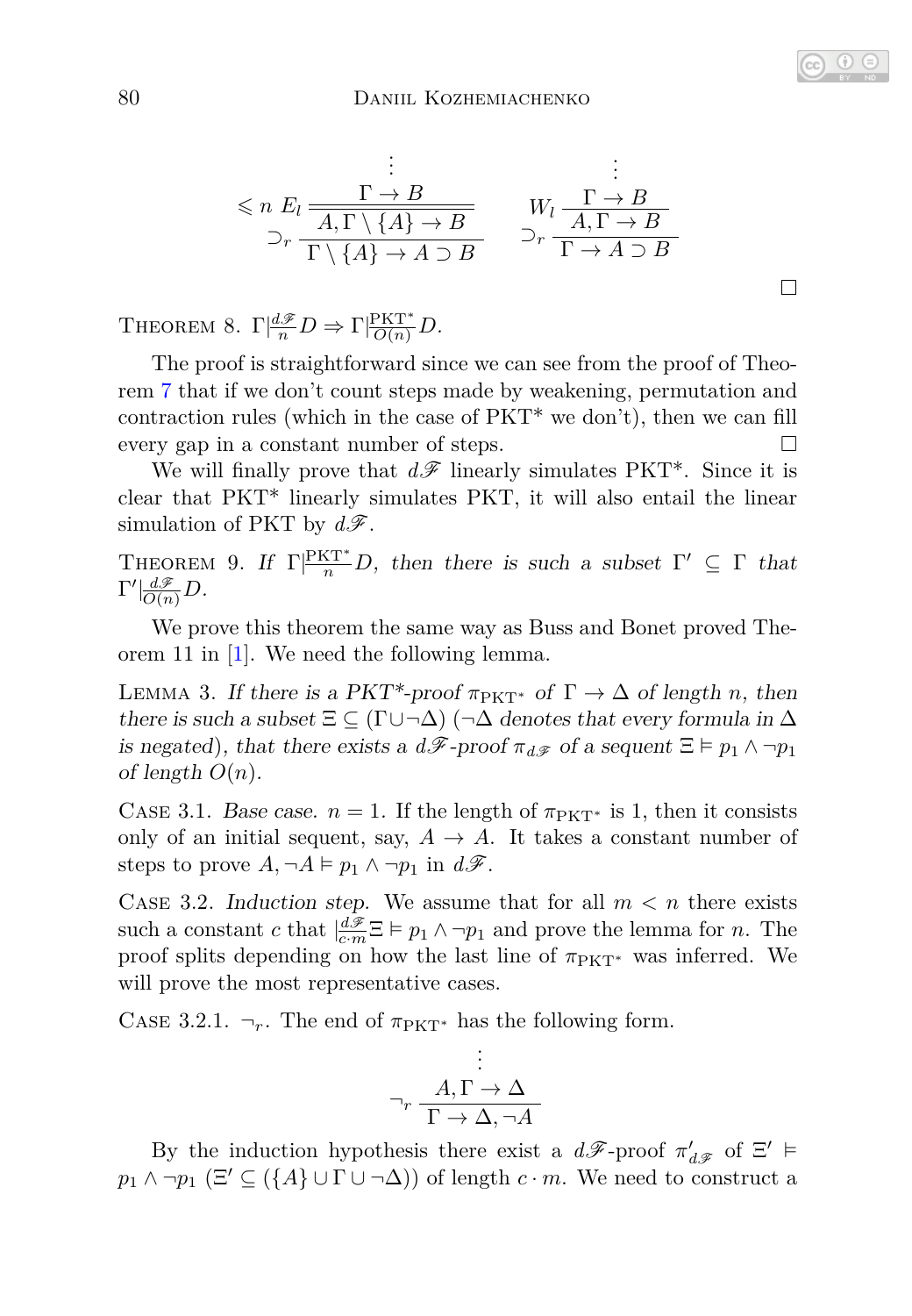$d\mathscr{F}\text{-proof }\pi_{d\mathscr{F}}\text{ of }\Xi\models p_1 \wedge \neg p_1 \ (\Xi \subseteq (\{\neg\neg A\} \cup \Gamma \cup \neg \Delta))\text{ of length }O(n).$ 

|                        | 宮 申 宮 | $\neg\neg A$ = $\neg\neg A$ | assumption<br>assumptions                                         |
|------------------------|-------|-----------------------------|-------------------------------------------------------------------|
| $\neg\neg A \models A$ |       |                             | in a constant number of steps                                     |
|                        |       |                             | $\Xi$ $\models$ $p_1 \wedge \neg p_1$ from $\pi'_{d,\mathscr{F}}$ |

CASE 3.2.2.  $\wedge_r$ . The end of  $\pi_{\text{PKT}}^*$  has the following form.

$$
\vdots
$$
\n
$$
\wedge_r \xrightarrow{\Gamma \to \Delta, A} \xrightarrow{\Gamma \to \Delta, B} \overline{\Gamma \to \Delta, A \wedge B}
$$

By the induction hypothesis there exists a proof  $\pi'_{d\mathscr{F}}$  of length  $c \cdot m$ containing both  $\Xi_1 \models p_1 \land \neg p_1$  ( $\Xi_1 \subseteq (\{\neg A\} \cup \Gamma \cup \neg \Delta)$ ) and  $\Xi_2 \models p_1 \land \neg p_1$  $(\Xi_2 \subseteq (\{\neg B\} \cup \Gamma \cup \neg \Delta))$ . We construct the  $d\mathscr{F}$ -proof  $\pi_{d\mathscr{F}}$  of  $\Xi \vDash p_1 \wedge \neg p_1$  $(\Xi \subseteq (\{\neg(A \land B)\} \cup \Gamma \cup \neg \Delta))$  as follows.

| $\neg(A \land B) \models \neg(A \land B)$    |         |                                                                                                          | assumption                    |
|----------------------------------------------|---------|----------------------------------------------------------------------------------------------------------|-------------------------------|
|                                              | $E = E$ |                                                                                                          | assumptions                   |
|                                              |         |                                                                                                          |                               |
| $\neg(A \land B) \models \neg A \lor \neg B$ |         |                                                                                                          | in a constant number of steps |
|                                              |         |                                                                                                          |                               |
|                                              |         | $\Xi_1$ $\models$ $p_1 \wedge \neg p_1$                                                                  | from $\pi'_{d\mathscr{F}}$    |
|                                              |         | $\Xi_2$ $\models$ $p_1 \wedge \neg p_1$                                                                  | from $\pi'_{d\mathcal{F}}$    |
|                                              |         | $\Xi_1 \setminus \{A\}$ = $\neg A \supset (p_1 \wedge \neg p_1)$                                         | $dr_q$                        |
|                                              |         | $\Xi_2 \setminus \{B\}$ = $\neg B \supset (p_1 \wedge \neg p_1)$                                         | $dr_q$                        |
|                                              |         |                                                                                                          |                               |
|                                              |         | $\Xi \setminus \{\neg(A \land B)\}\quad \vDash \quad (\neg A \lor \neg B) \supset (p_1 \land \neg p_1).$ | in a constant number of steps |
|                                              |         | $\Xi$ $\models$ $(p_1 \wedge \neg p_1)$                                                                  | $mp_a$                        |

CASE 3.2.3. Cut. The end of  $\pi_{\text{PKT}^*}$  has the following form:

$$
\vdots
$$
\n
$$
\text{Cut} \xrightarrow{\Gamma \to \Delta, A} A, \Gamma \to \Delta
$$
\n
$$
\frac{\vdots}{\Gamma \to \Delta}
$$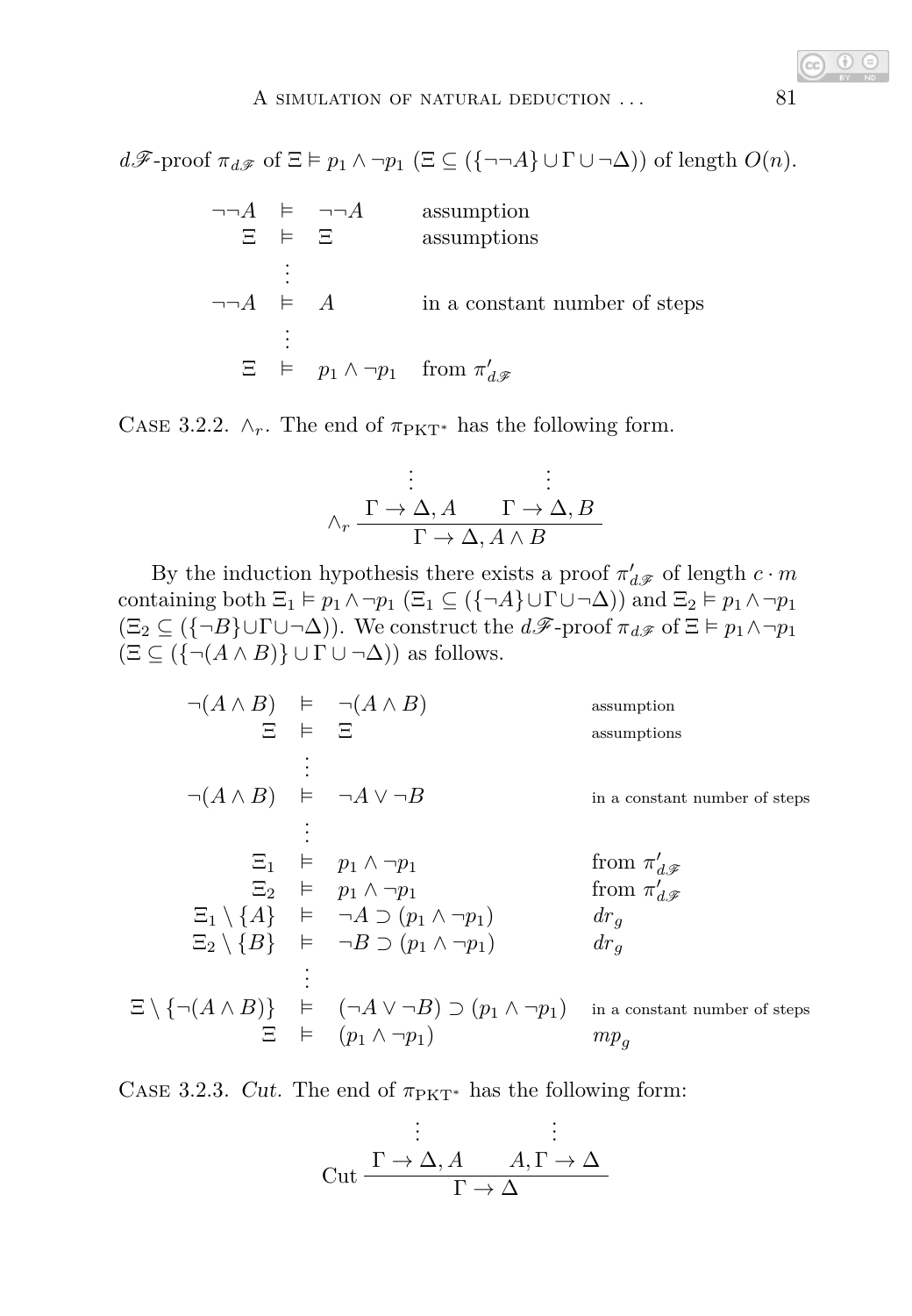By the induction hypothesis there exists a  $d\mathscr{F}$ -proof  $\pi'_{d\mathscr{F}}$  of length *c* · *m* containing both  $\Xi_1 \models p_1 \land \neg p_1 \ (\Xi_1 \subseteq (\Gamma \cup \neg \Delta \cup \{\neg A\}))$  and  $\Xi_2 \vDash p_1 \wedge \neg p_1 \ (\Xi_2 \subseteq (\Gamma \cup \neg \Delta \cup \{A\})).$  We construct the proof of  $\Xi \models p_1 \land \neg p_1 \ (\Xi \subseteq (\Gamma \cup \neg \Delta))$  as follows.

| $\neg A \models \neg A$                                               |               |                                                               | assumption                    |
|-----------------------------------------------------------------------|---------------|---------------------------------------------------------------|-------------------------------|
|                                                                       | $A \models A$ |                                                               | assumption                    |
| $\Xi \setminus \{A, \neg A\}$ $\models$ $\Xi \setminus \{A, \neg A\}$ |               |                                                               | assumptions                   |
|                                                                       |               |                                                               |                               |
|                                                                       |               | $\Xi_1$ $\models$ $p_1 \wedge \neg p_1$                       | from $\pi'_{d\mathscr{F}}$    |
|                                                                       |               | $\Xi_2$ = $p_1 \wedge \neg p_1$                               | from $\pi'_{d\mathscr{F}}$    |
|                                                                       |               | $\Xi \models A \supset (p_1 \wedge \neg p_1) \qquad dr_q$     |                               |
|                                                                       |               | $\Xi \models \neg A \supset (p_1 \wedge \neg p_1) \quad dr_a$ |                               |
|                                                                       |               |                                                               |                               |
|                                                                       |               | $\models A \vee \neg A$                                       | in a constant number of steps |
|                                                                       |               |                                                               |                               |
|                                                                       |               | $\Xi$ $\models$ $p_1 \wedge \neg p_1$                         | in a constant number of steps |

The result follows taking *c* to be not less than any constant number of steps in any case.  $\Box$ 

Theorem [9](#page-13-0) follows by the application of Lemma 13 from [\[1\]](#page-16-2) and Theorem [1](#page-3-0) to Lemma [3.](#page-13-1)  $\Box$ 

## 4. Concluding remarks

The results from this paper allow us to include  $\bf{F}$  in the scheme depicted on Figure [1.](#page-3-1) Combining our results with those from [\[1\]](#page-16-2), we get the scheme depicted in Figure [2.](#page-16-3)

It is worth mentioning that the quadratic speedup of  $d\mathscr{F}$  over  $nd\mathscr{F}$ is due to the deduction rule that allowed for the exclusion of arbitrary assumption instead of the last open one. It turns out that the necessity of reiterating formulas does not lead to a non-linear speedup of one calculus over another since we do not need to infer a formula once more.

Acknowledgements. The author would like to thank his supervisor Vasilyi Shangin and Professor Dmitry V. Zaitsev for their much-appreciated help and advice during the work on this paper.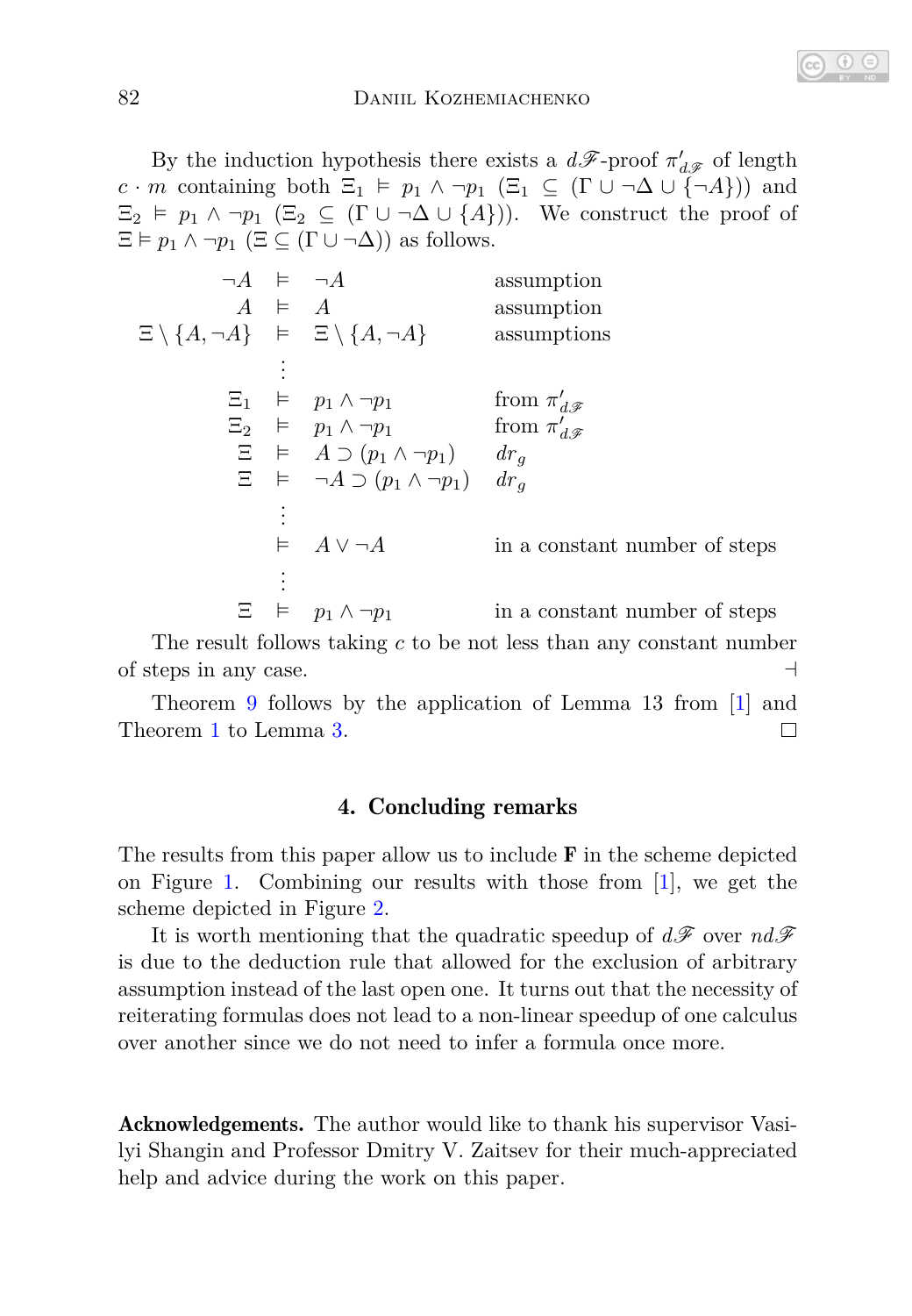

<span id="page-16-3"></span>Figure 2. \*\*  $-$  for proofs wherein no line is used a hypothesis of a rule of inference more than once; *a* is inverse Ackermann function

#### References

- <span id="page-16-2"></span>[1] Bonet, M. L., and S. R. Buss, "The deduction rule and linear and nearlinear proof simulations", *The Journal of Symbolic Logic* 58, 2 (1993): 688–709. DOI: [10.2307/2275228](https://doi.org/10.2307/2275228)
- [2] Buss, S. R. (ed.), *Handbook of Proof Theory*, volume 137 of *Studies in Logic and Foundations of Mathematic*, Elsevier Science, Amsterdam, 1st edition, 1998.
- <span id="page-16-1"></span>[3] Cook, S. A., and P. Nguyen, *Logical Foundations of Proof Complexity*, Cambridge University Press, Cambridge, 2010. DOI: [10.1017/CBO9780511676277](http://dx.doi.org/10.1017/CBO9780511676277)
- [4] Cook, S. A., and R. A. Reckhow, "The relative efficiency of propositional proof systems", *The Journal of Symbolic Logic* 44, 1 (1979): 36–50. DOI: [10.2307/2273702](http://dx.doi.org/10.2307/2273702)
- [5] D'Agostino, M., *Investigations into the Complexity of Some Propositional Calculi*, Oxford University Computing Laboratory, Oxford, 1990.
- <span id="page-16-0"></span>[6] Finger, M., "Dag sequent proofs with a substitution rule", pages 671–686 in *We Will Show Them: Essays in Honor of Dov Gabbay's 60th Birthday*, London, Kings College Publications, 2005.
- [7] Fitch, F. B., *Symbolic Logic: An Introduction*, The Ronald Press Company, N.Y., 1952.